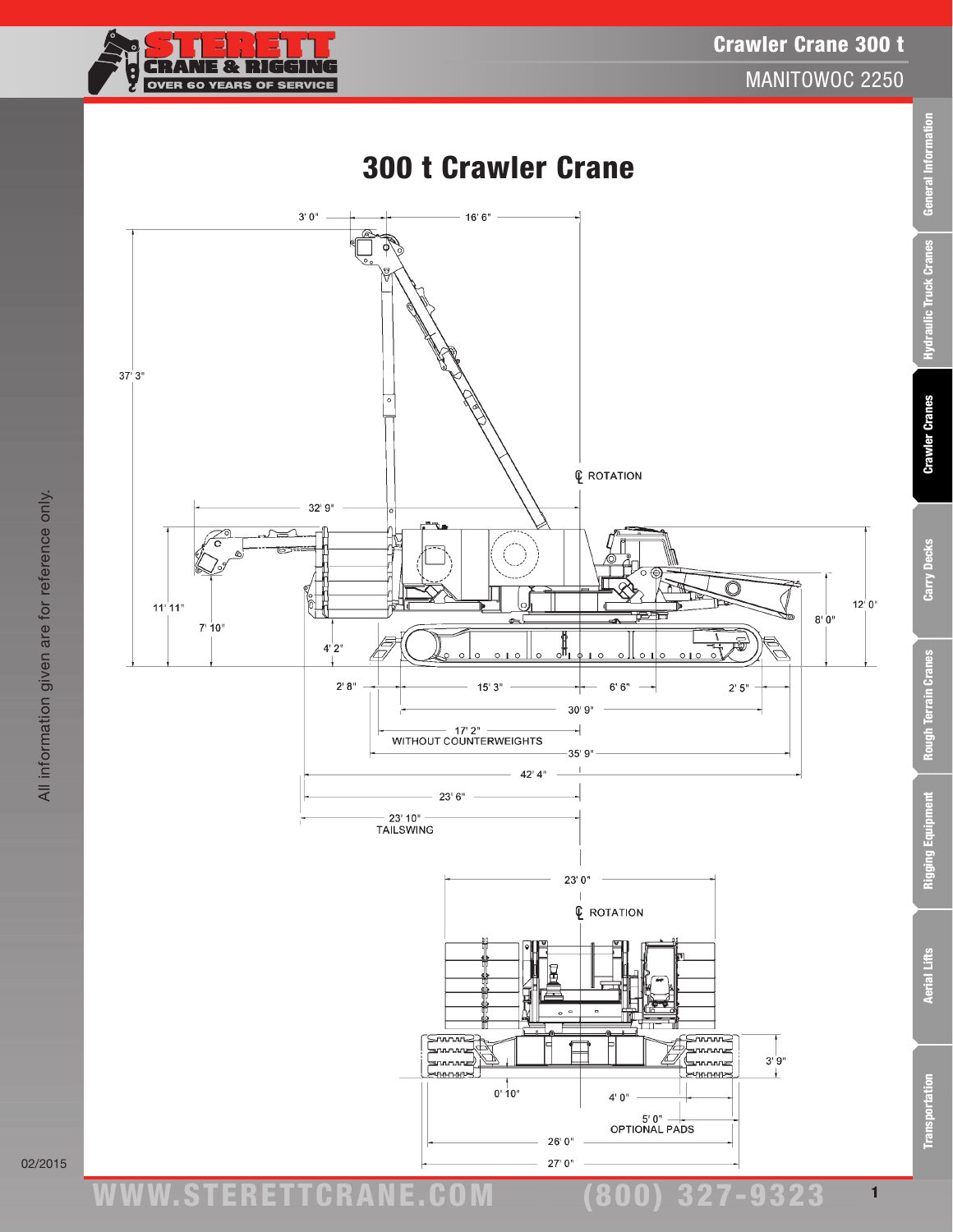**Aerial Lifts** 



300 t Crawler Crane

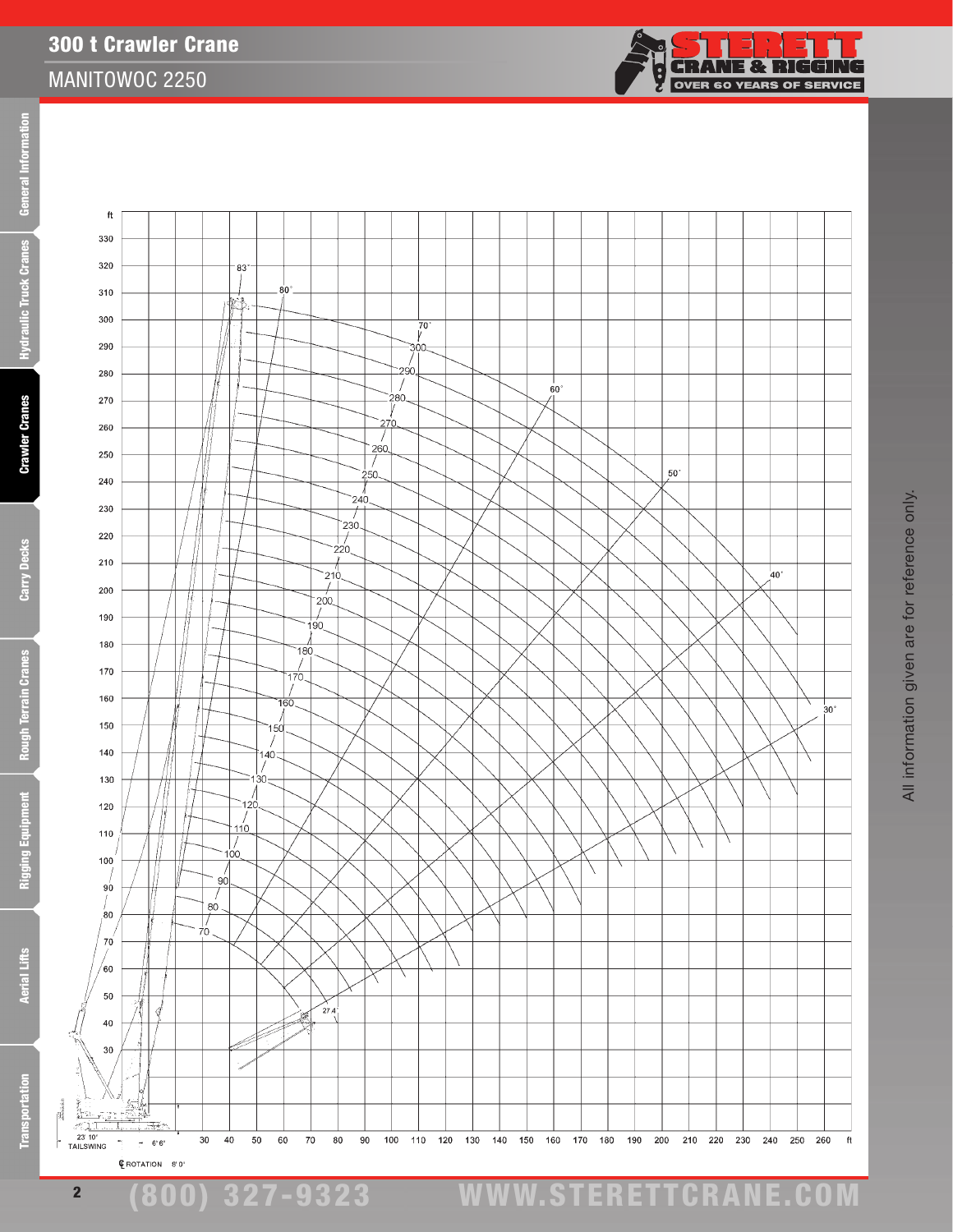| w.<br><b>BELL</b><br><b>OVER 60 YEARS OF SERVICE</b> |
|------------------------------------------------------|
|                                                      |

**General Information** 

Hydraulic Truck Cranes

**Crawler Cranes** 

Carry Decks

**Rough Terrain Cranes** 

|     | 70-300 ft |       |       | 249,200 lbs |       | $22^{\circ}$ |       |       | 360°  |       |       | 75<br>75%      |     |
|-----|-----------|-------|-------|-------------|-------|--------------|-------|-------|-------|-------|-------|----------------|-----|
| ft  | 70        | 90    | 110   | 130         | 150   | 170          | 190   | 220   | 240   | 260   | 280   | 300            | ft  |
| 18  | 600       |       |       |             |       |              |       |       |       |       |       |                | 18  |
| 22  | 541.5     | 495.6 |       |             |       |              |       |       |       |       |       |                | 22  |
| 26  | 469.1     | 468.1 | 367   | 350.7       |       |              |       |       |       |       |       |                | 26  |
| 30  | 408.7     | 407.7 | 358.2 | 343         | 298.6 | 284.1        |       |       |       |       |       |                | 30  |
| 36  | 340.9     | 340.9 | 339.8 | 333.2       | 288.3 | 275.6        | 238.8 |       |       |       |       |                | 36  |
| 40  | 293       | 304.2 | 303.9 | 298.3       | 282.3 | 270.7        | 234.2 | 214.8 | 185.8 |       |       |                | 40  |
| 46  | 239.8     | 248.7 | 248.3 | 247.9       | 244.2 | 236.4        | 227.2 | 200.2 | 178.4 | 162.8 | 142   | 123.3          | 46  |
| 50  | 212.6     | 221.2 | 220.8 | 220.4       | 219.6 | 214.7        | 207.8 | 191.2 | 171.3 | 156.5 | 138.6 | 122.6          | 50  |
| 60  | 160.4     | 172.4 | 171.8 | 171.4       | 170.5 | 169.8        | 168.3 | 160.5 | 153.9 | 140.7 | 129.1 | 116            | 60  |
| 70  | 110.2     | 137.4 | 139.5 | 139         | 138.1 | 137.4        | 136.4 | 133.8 | 129.5 | 125.9 | 125   | 108.3          | 70  |
| 80  |           | 110.7 | 116.6 | 116.1       | 115.1 | 114.5        | 113.4 | 112   | 110.2 | 108.3 | 105.8 | 101.7          | 80  |
| 90  |           |       | 97.6  | 99          | 98    | 97.3         | 96.2  | 94.8  | 93.7  | 93.6  | 91.1  | 88             | 90  |
| 100 |           |       | 80.9  | 85.6        | 84.7  | 84           | 82.9  | 81.5  | 80.3  | 80.5  | 79.5  | 76.6           | 100 |
| 110 |           |       |       | 72.7        | 74.1  | 73.4         | 72.3  | 70.8  | 69.6  | 69.8  | 69.2  | 67.2           | 110 |
| 120 |           |       |       | 61.1        | 64.1  | 64.7         | 63.6  | 62.1  | 60.9  | 61.1  | 60.5  | 59.4           | 120 |
| 140 |           |       |       |             | 46.3  | 49.1         | 49.5  | 48.8  | 47.6  | 47.8  | 47.1  | 45.4           | 140 |
| 160 |           |       |       |             |       | 35.5         | 37.1  | 37.4  | 37    | 38    | 35.8  | 32.8           | 160 |
| 180 |           |       |       |             |       |              |       | 27.8  | 27.4  | 28.6  | 26.4  | 23.3           | 180 |
| 200 |           |       |       |             |       |              |       | 20    | 19.7  | 21    | 19    | 16.1           | 200 |
| 220 |           |       |       |             |       |              |       |       | 13.3  | 14.7  | 13    | 10.4           | 220 |
| 235 |           |       |       |             |       |              |       |       |       | 10.8  | 9.2   | $\overline{7}$ | 235 |
| 245 |           |       |       |             |       |              |       |       |       |       | 6.9   | 5              | 245 |
| 255 |           |       |       |             |       |              |       |       |       |       | 4.7   |                | 255 |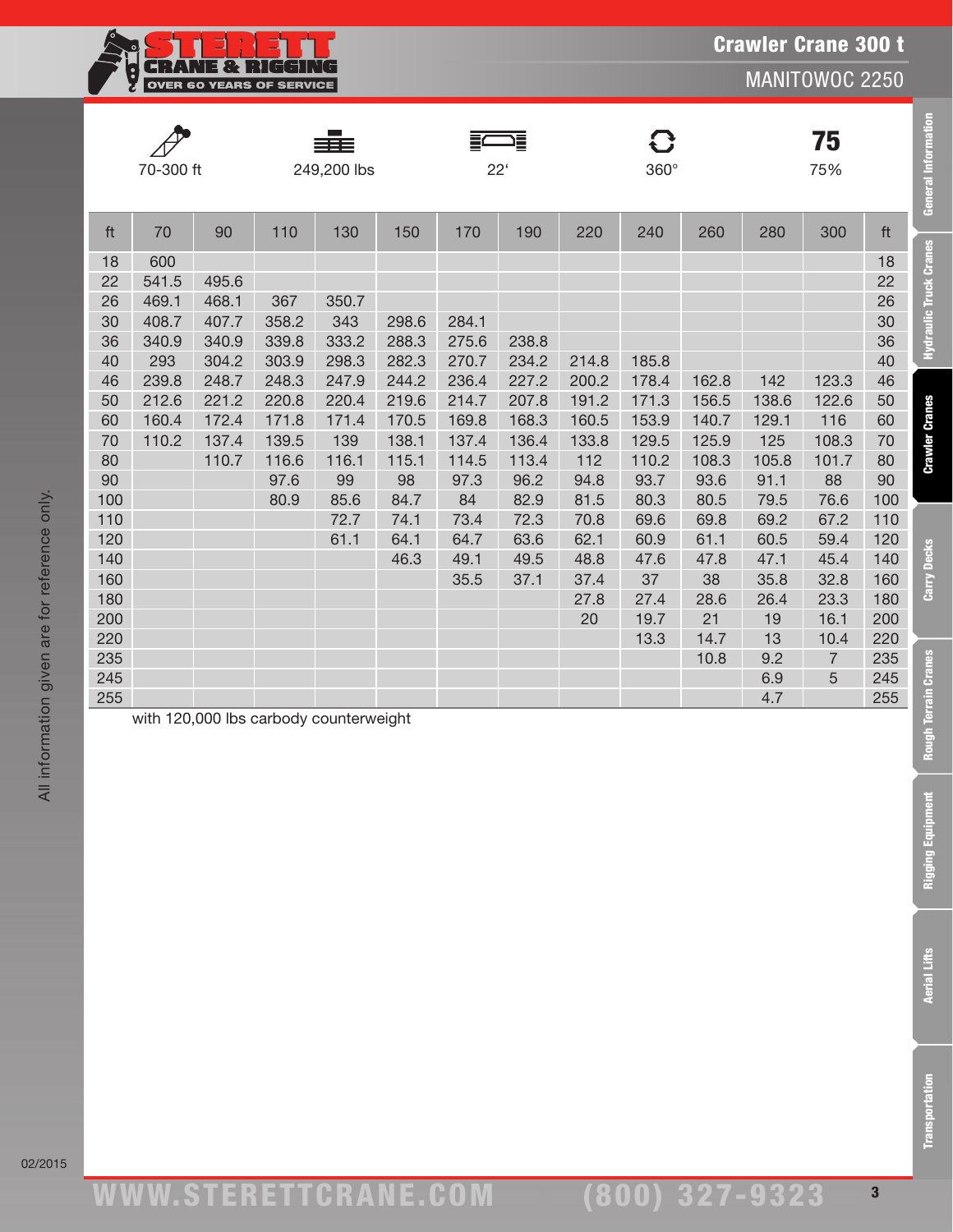÷,

**Aerial Lifts** 

**Crawler Cranes** 

300 t Crawler Crane

MANITOWOC 2250

f 350



(800) 327-9323 www.STERETTCRAnE.Com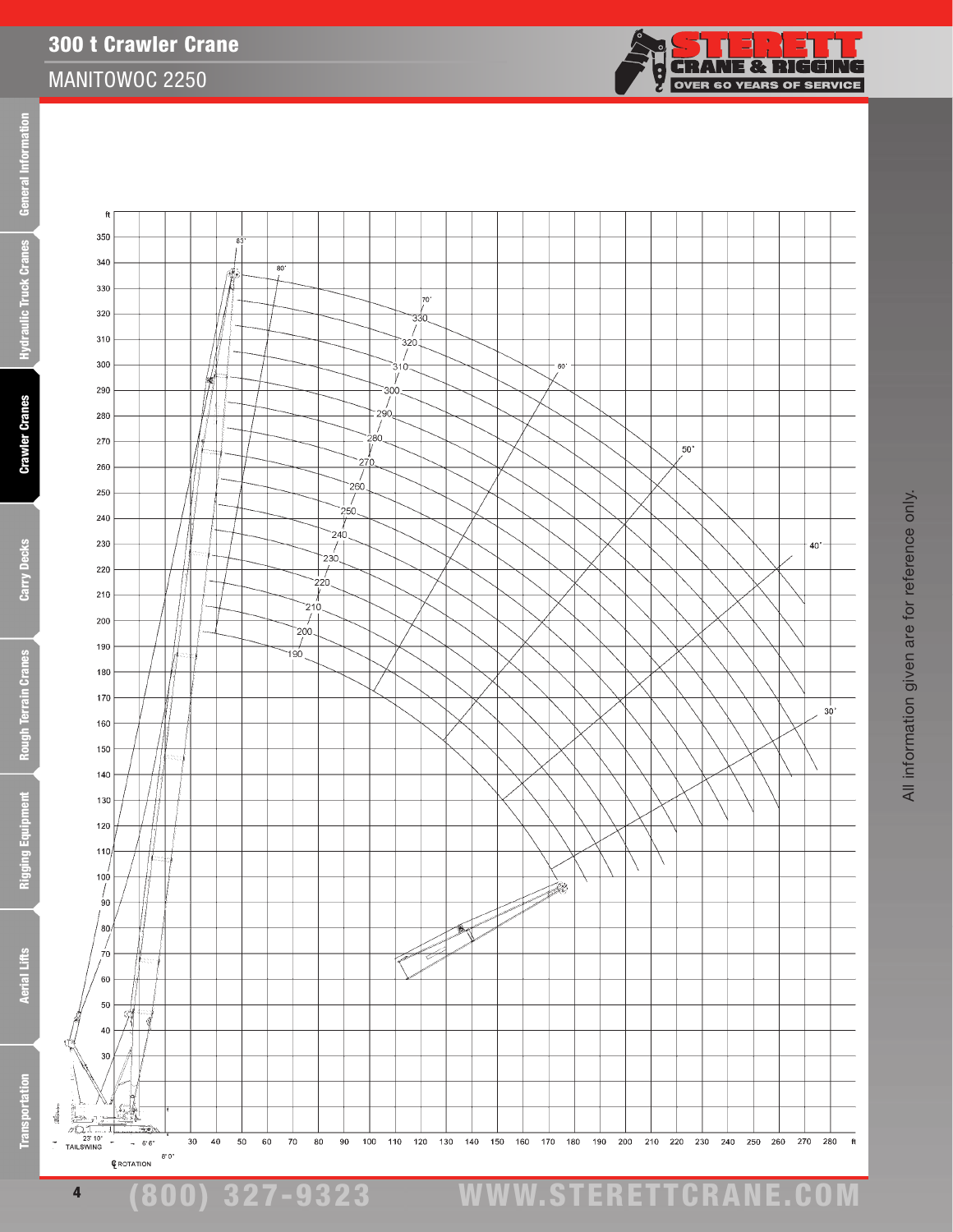| <b>18.</b><br>и.                |
|---------------------------------|
| <b>OVER 60 YEARS OF SERVICE</b> |

**General Information** 

**Hydraulic Truck Cranes** 

**Crawler Cranes** 

Carry Decks

**Rough Terrain Cranes** 

**Rigging Equipment** 

|     | 190-330 ft         |       |       | 249,200 lbs |                | $22^{\circ}$ | ▌▅    |       | 8<br>$360^\circ$ |       |                | 75<br>75% |     |
|-----|--------------------|-------|-------|-------------|----------------|--------------|-------|-------|------------------|-------|----------------|-----------|-----|
| ft  | 190                | 200   | 210   | 230         | 240            | 250          | 270   | 280   | 290              | 310   | 320            | 330       | ft  |
| 32  | 210                | 210   |       |             |                |              |       |       |                  |       |                |           | 32  |
| 36  | 210                | 210   | 210   | 196.3       |                |              |       |       |                  |       |                |           | 36  |
| 40  | 210                | 210   | 210   | 192.4       | 186.3          | 178.8        |       |       |                  |       |                |           | 40  |
| 46  | 210                | 210   | 210   | 187         | 181.4          | 174.3        | 152.9 | 141.6 | 131.9            | 108   |                |           | 46  |
| 50  | 210                | 210   | 205.7 | 183.8       | 178            | 170.1        | 150.6 | 140.2 | 130.6            | 105.9 | 98.1           | 90.2      | 50  |
| 60  | 173.2              | 172.7 | 171.9 | 166.3       | 163.6          | 156.4        | 139   | 131.7 | 125              | 97.8  | 90.5           | 82.4      | 60  |
| 70  | 140.9              | 140.3 | 140.1 | 139         | 137            | 135.7        | 127.6 | 120.7 | 114.5            | 91.2  | 83.6           | 76.1      | 70  |
| 80  | 118                | 117.4 | 117.1 | 116.1       | 115.5          | 115.1        | 112.1 | 110.2 | 104.5            | 85.6  | 77.9           | 70.8      | 80  |
| 100 | 87.6               | 87    | 86.8  | 85.7        | 85             | 84.7         | 83.5  | 82.9  | 82.5             | 76.5  | 68.6           | 62.2      | 100 |
| 120 | 68.4               | 67.8  | 67.6  | 66.4        | 65.8           | 65.5         | 64.3  | 63.6  | 63.3             | 61.2  | 59.9           | 55.5      | 120 |
| 130 | 61.3               | 60.6  | 60.4  | 59.2        | 58.6           | 58.3         | 57.1  | 56.4  | 56               | 54.8  | 53.5           | 52.1      | 130 |
| 140 | 55.2               | 54.6  | 54.3  | 53.2        | 52.5           | 52.2         | 51    | 50.3  | 49.9             | 48.9  | 48             | 48.1      | 140 |
| 160 | 43.7               | 43.7  | 44.2  | 43.4        | 42.8           | 42.5         | 41.2  | 40.6  | 40.2             | 38.8  | 37.8           | 38.4      | 160 |
| 170 | 38.6               | 38.6  | 39.1  | 38.8        | 38.5           | 38.5         | 37.3  | 36.6  | 36.3             | 33.7  | 32.7           | 33.4      | 170 |
| 185 |                    | 31.8  | 32.5  | 32.3        | 32             | 32.1         | 31.4  | 31    | 30.8             | 27.3  | 26.3           | 26.9      | 185 |
| 195 |                    |       | 28.4  | 28.5        | 28.2           | 28.3         | 27.6  | 27.2  | 27               | 23.6  | 22.6           | 23.2      | 195 |
| 205 |                    |       |       | 25          | 24.7           | 24.9         | 24.2  | 23.7  | 23.6             | 20.3  | 19.3           | 19.9      | 205 |
| 215 |                    |       |       | 21.4        | 21.6           | 21.8         | 21.1  | 20.6  | 20.5             | 17.3  | 16.3           | 16.9      | 215 |
| 240 |                    |       |       |             |                |              | 14.4  | 14    | 13.7             | 10.9  | 10             | 10.6      | 240 |
| 250 |                    |       |       |             |                |              | 12    | 11.4  | 10.7             | 8.7   | 7.8            | 8.4       | 250 |
| 265 |                    |       |       |             |                |              |       |       | 6.3              | 5.7   | 4.9            | 5.5       | 265 |
| 270 | $\pm 1.400,000$ IL |       |       |             | بالقارب المراج |              |       |       |                  | 4.7   | $\overline{4}$ | 4.6       | 270 |

with 120,000 lbs carbody counterweight

**Aerial Lifts**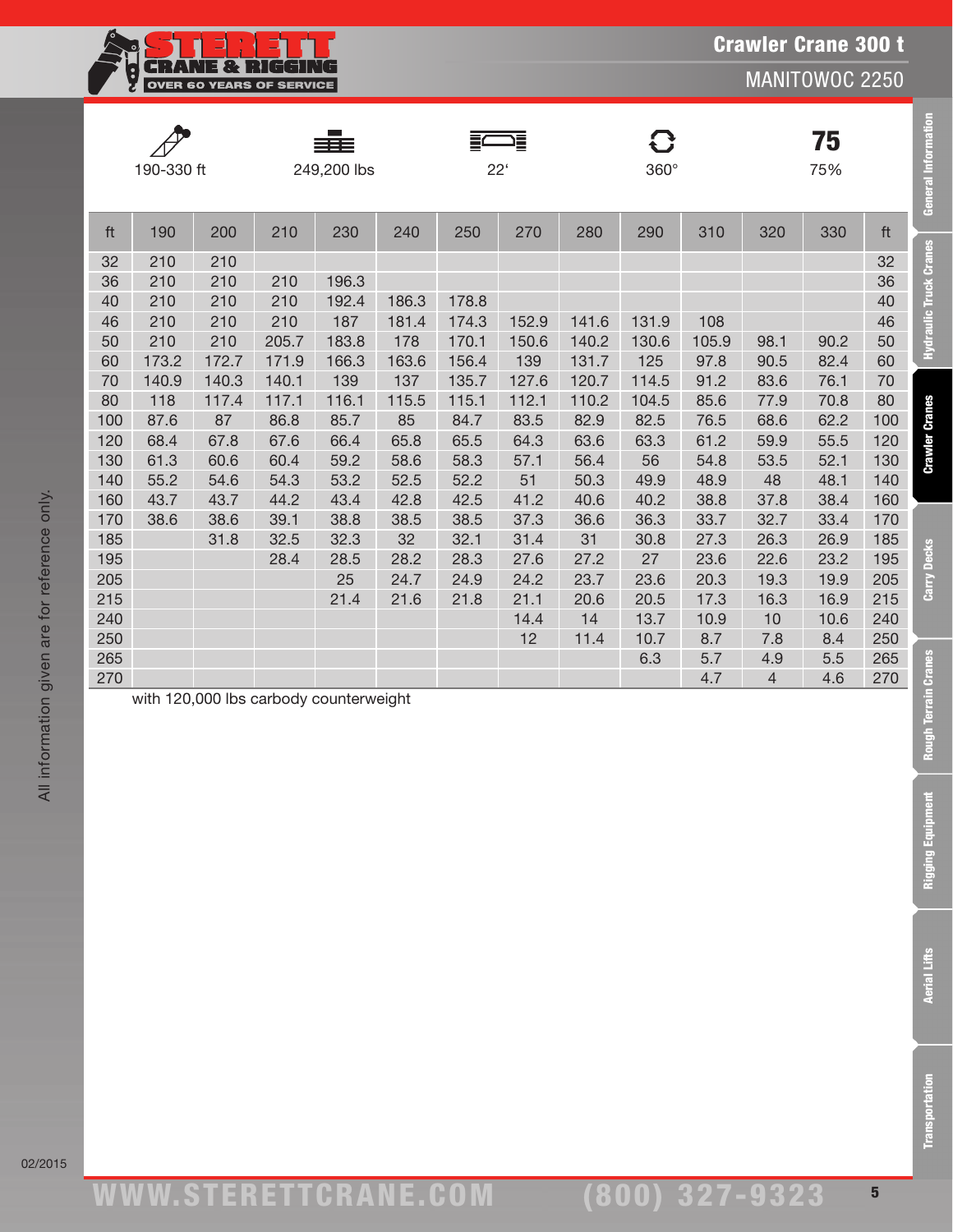300 t Crawler Crane



Ēā

Ē

E

**Aerial Lifts** 

23'<br>TAILSWIN

6

 $-66°$ <br> **E**ROTATION

 $30$  $^{40}$ 50  $60$  ${\bf 70}$ 80 90  $100$  $110$ 120 130  $140$ 150 160 170  $180\,$ 190 200 210 220 230  ${\bf 240}$ 250 260  ${\bf 270}$ 280 290

 $300\qquad 310\qquad 320$ 

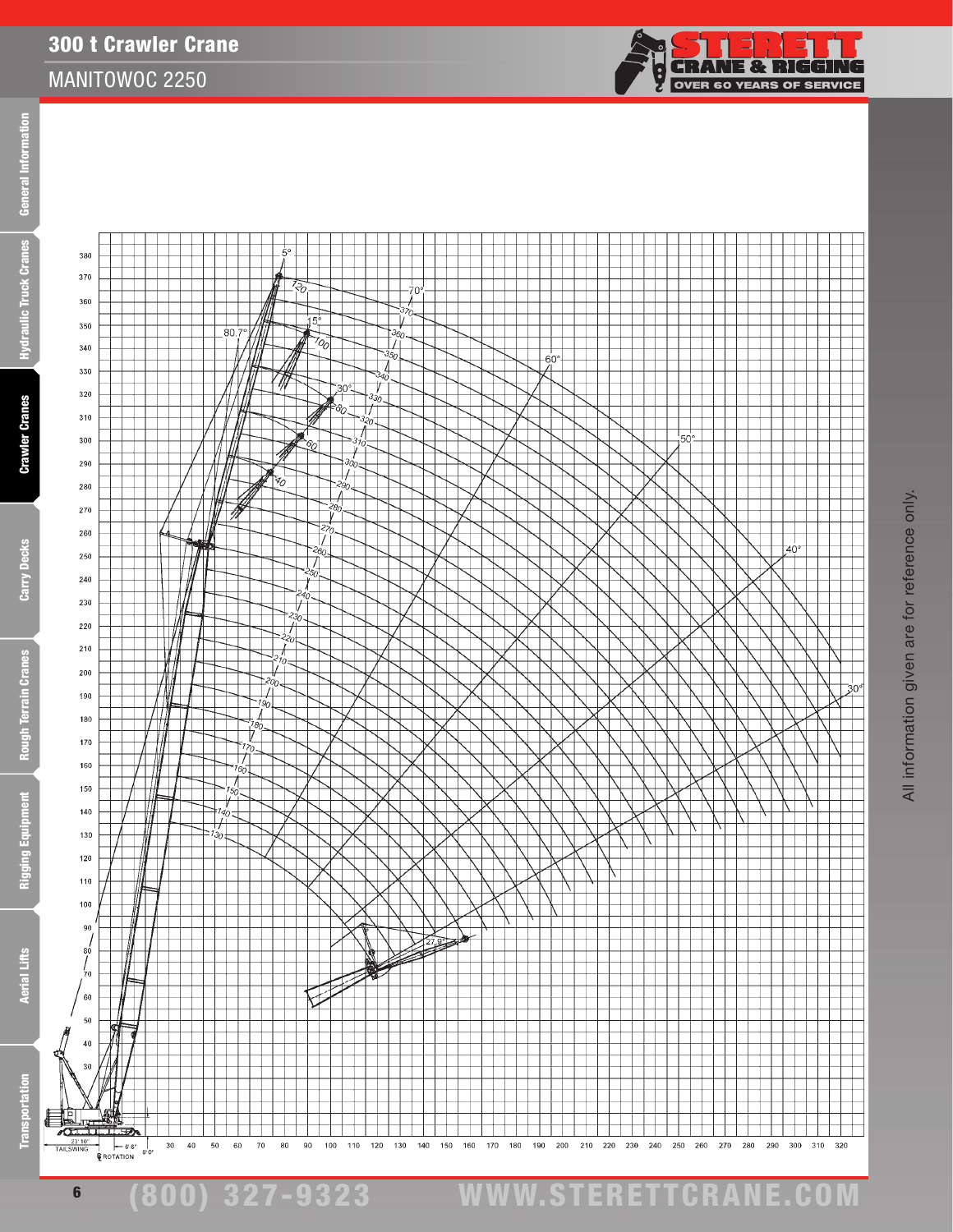**RANE & RIGGIN**  $\overline{\mathbb{F}}$ G OVER 60 YEARS OF SERVICE

MANITOWOC 2250

**General Information** 

**Hydraulic Truck Cranes** 

**Crawler Cranes** 

Carry Decks

**Rough Terrain Cranes** 

|     | 130-260 ft |      | 40 ft     |      | ≡≡≡<br>249,200 lbs | $22^{\circ}$ | 這    | $360^\circ$ |      | 75<br>75% |     |
|-----|------------|------|-----------|------|--------------------|--------------|------|-------------|------|-----------|-----|
|     |            |      | $5^\circ$ |      |                    |              |      | $30^\circ$  |      |           |     |
| ft  | 130        | 160  | 190       | 230  | 260                | 130          | 160  | 190         | 230  | 260       | ft  |
| 40  | 100        |      |           |      |                    |              |      |             |      |           | 40  |
| 45  | 94.2       | 99   |           |      |                    |              |      |             |      |           | 45  |
| 60  | 82.3       | 87.6 | 92        | 90   | 90                 | 55.5         | 57.4 |             |      |           | 60  |
| 80  | 71         | 76.2 | 80.8      | 86.1 | 89.5               | 48.8         | 51.3 | 53.3        | 55.5 | 56.8      | 80  |
| 110 | 59.6       | 64.5 | 68.9      | 71.4 | 70.6               | 41.9         | 44.5 | 46.7        | 49.2 | 50.8      | 110 |
| 140 | 52.4       | 53.2 | 51.5      | 49.2 | 48.4               | 37.7         | 39.9 | 42.1        | 44.6 | 46.3      | 140 |
| 170 |            | 36.7 | 36.6      | 35.3 | 34.5               |              |      | 38.7        | 36.7 | 36.1      | 170 |
| 200 |            |      | 24.3      | 23.2 | 23.2               |              |      |             | 25.2 | 25.5      | 200 |
| 230 |            |      |           | 14.1 | 14.2               |              |      |             |      | 15.7      | 230 |
| 250 |            |      |           | 9.1  | 9.3                |              |      |             |      |           | 250 |
| 270 |            |      |           |      | 5.2                |              |      |             |      |           | 270 |

| ~          |       | 333         | 這               |             | H.  |
|------------|-------|-------------|-----------------|-------------|-----|
| 130-260 ft | 60 ft | 249,200 lbs | つつ<br><u>__</u> | $360^\circ$ | 75% |

|                         | 130-260 ft |      | 40 ft                                  |              | 249,200 lbs  | $22^{\circ}$ |      | 360°             |      | 75<br>75%    |                         | General Informatio                                |
|-------------------------|------------|------|----------------------------------------|--------------|--------------|--------------|------|------------------|------|--------------|-------------------------|---------------------------------------------------|
| ft                      |            |      | $5^{\circ}$                            |              |              |              |      | $30^\circ$       |      |              | ft                      |                                                   |
|                         | 130        | 160  | 190                                    | 230          | 260          | 130          | 160  | 190              | 230  | 260          |                         |                                                   |
| 40                      | 100        |      |                                        |              |              |              |      |                  |      |              | 40                      | Hydraulic Truck Cranes                            |
| 45                      | 94.2       | 99   |                                        |              |              |              |      |                  |      |              | 45                      |                                                   |
| 60                      | 82.3       | 87.6 | 92                                     | 90           | 90           | 55.5         | 57.4 |                  |      |              | 60                      |                                                   |
| 80                      | $71$       | 76.2 | 80.8                                   | 86.1         | 89.5         | 48.8         | 51.3 | 53.3             | 55.5 | 56.8         | 80                      |                                                   |
| 110                     | 59.6       | 64.5 | 68.9                                   | 71.4         | 70.6         | 41.9         | 44.5 | 46.7             | 49.2 | 50.8         | 110                     |                                                   |
| 140                     | 52.4       | 53.2 | 51.5                                   | 49.2         | 48.4         | 37.7         | 39.9 | 42.1             | 44.6 | 46.3         | 140                     |                                                   |
| 170<br>200              |            | 36.7 | 36.6<br>24.3                           | 35.3<br>23.2 | 34.5<br>23.2 |              |      | 38.7             | 36.7 | 36.1<br>25.5 | 170<br>200              |                                                   |
| 230                     |            |      |                                        | 14.1         | 14.2         |              |      |                  | 25.2 | 15.7         | 230                     |                                                   |
| 250                     |            |      |                                        | 9.1          | 9.3          |              |      |                  |      |              | 250                     |                                                   |
| 270                     |            |      |                                        |              | 5.2          |              |      |                  |      |              | 270                     | <b>Crawler Cranes</b>                             |
|                         |            |      |                                        |              |              |              |      |                  |      |              |                         | <b>Carry Decks</b>                                |
|                         | 130-260 ft |      | 60 ft                                  |              | 249,200 lbs  | $22^{\circ}$ |      | G<br>$360^\circ$ |      | 75<br>75%    |                         |                                                   |
|                         |            |      | $5^{\circ}$                            |              |              |              |      | $30^\circ$       |      |              |                         |                                                   |
| $\operatorname{\sf ft}$ | 130        | 160  | 190                                    | 230          | 260          | 130          | 160  | 190              | 230  | 260          | $\operatorname{\sf ft}$ |                                                   |
| 50                      | 72.4       |      |                                        |              |              |              |      |                  |      |              | 50                      |                                                   |
| 55                      | 70.9       | 72.5 |                                        |              |              |              |      |                  |      |              | 55                      |                                                   |
| 70                      | 66.8       | 68.7 | 70.3                                   | 71.9         | 60           | 41.8         |      |                  |      |              | 70                      |                                                   |
| 90                      | 62.2       | 64.4 | 66.2                                   | 68.2         | 60           | 36.8         | 38.5 | 39.9             | 41.4 | 42.4         | 90                      | <b>Rough Terrain Cranes</b><br>nent<br>Rigging Eq |
| 120                     | 56.9       | 59.2 | 61.2                                   | 63.4         | 60           | 31.6         | 33.4 | 35               | 36.8 | 37.9         | 120                     |                                                   |
| 150                     | 48.4       | 49.2 | 47.6                                   | 45.3         | 44.5         | 28.1         | 29.8 | 31.4             | 33.2 | 34.4         | 150                     |                                                   |
| 180                     | 33.8       | 35.4 | 35                                     | 33.1         | 32.2         |              |      | 28.8             | 30.5 | 31.7         | 180                     |                                                   |
| 210                     |            |      | 23.7                                   | 22.3         | 22.2         |              |      |                  | 24.9 | 25.1         | 210                     |                                                   |
| 240                     |            |      |                                        | 13.9         | 13.8         |              |      |                  |      | 15.8         | 240                     | <b>Aerial Lifts</b>                               |
| 260                     |            |      |                                        | 9.3          | 9.2          |              |      |                  |      |              | 260                     |                                                   |
| 280                     |            |      | with 120,000 lbs carbody counterweight |              | 5.3          |              |      |                  |      |              | 280                     |                                                   |

All information given are for reference only.

All information given are for reference only.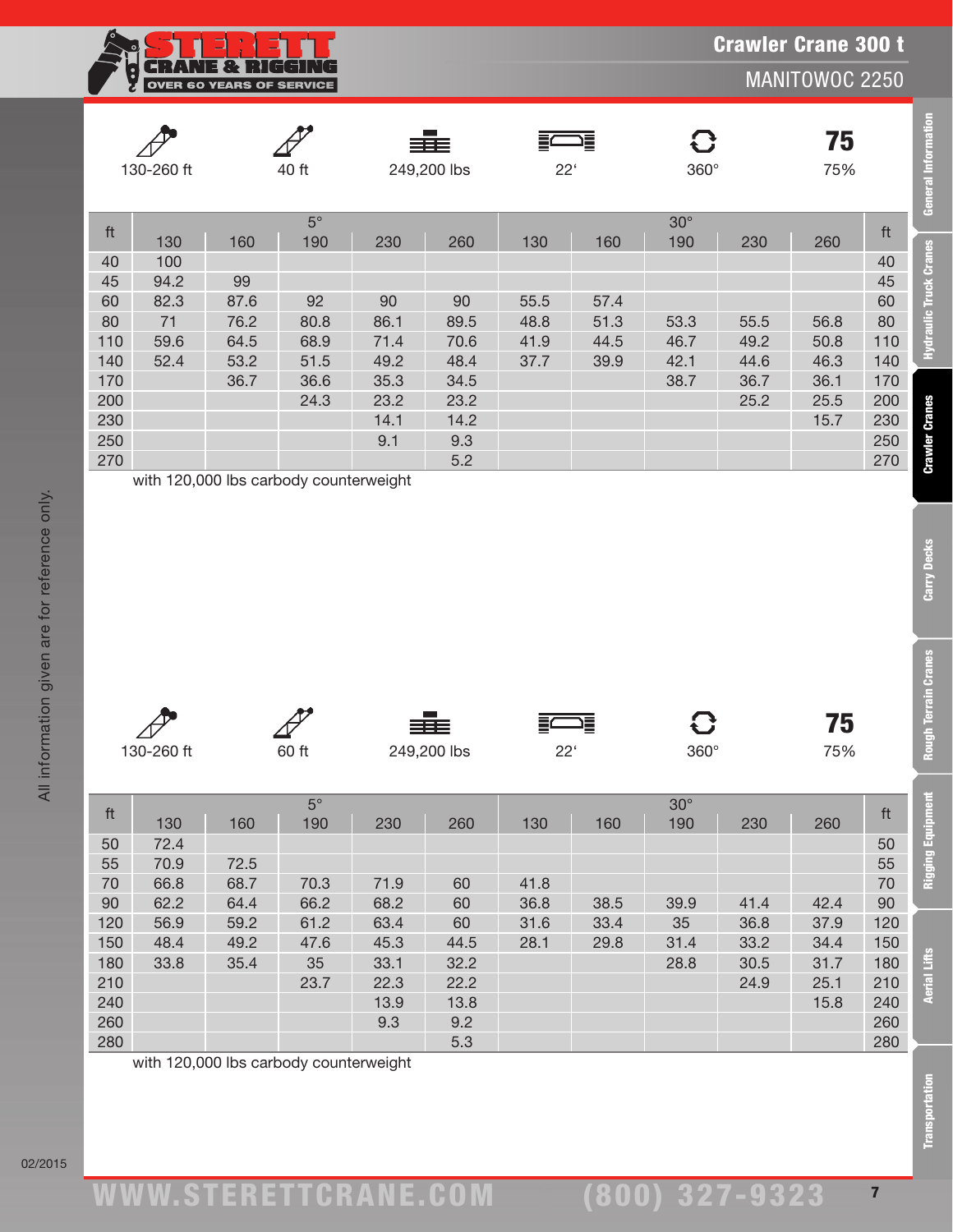

|     |            |                                                                |           |      | ≣≣≣         |              | 這    | $\mathbf G$ |      | 75   |     |
|-----|------------|----------------------------------------------------------------|-----------|------|-------------|--------------|------|-------------|------|------|-----|
|     | 130-250 ft |                                                                | 100 ft    |      | 249,200 lbs | $22^{\circ}$ |      | $360^\circ$ |      | 75%  |     |
|     |            |                                                                |           |      |             |              |      |             |      |      |     |
|     |            |                                                                | $5^\circ$ |      |             |              |      | $30^\circ$  |      |      |     |
| ft  | 130        | 160                                                            | 190       | 220  | 250         | 130          | 160  | 190         | 220  | 250  | ft  |
| 60  | 40.5       |                                                                |           |      |             |              |      |             |      |      | 60  |
| 70  | 38.8       | 39.7                                                           | 40.5      |      |             |              |      |             |      |      | 70  |
| 80  | 37.3       | 38.3                                                           | 39.2      | 39.9 | 40.6        |              |      |             |      |      | 80  |
| 100 | 34.4       | 35.7                                                           | 36.8      | 37.6 | 38.4        | 26.1         | 26.8 |             |      |      | 100 |
| 130 | 30.3       | 32                                                             | 33.4      | 34.6 | 35.5        | 22.1         | 23.2 | 24.1        | 24.9 | 25.6 | 130 |
| 160 | 26.8       | 28.6                                                           | 30.2      | 31.6 | 32.8        | 19.3         | 20.4 | 21.4        | 22.2 | 23   | 160 |
| 190 | 24         | 25.8                                                           | 27.4      | 28.8 | 30.1        | 17.2         | 18.3 | 19.3        | 20.2 | 20.9 | 190 |
| 220 |            | 23.5                                                           | 24.5      | 23.2 | 22.8        |              | 16.8 | 17.7        | 18.5 | 19.3 | 220 |
| 250 |            |                                                                | 16.7      | 15.4 | 15          |              |      |             | 17.2 | 18   | 250 |
| 280 |            |                                                                |           | 9.2  | 8.9         |              |      |             |      | 11.6 | 280 |
| 300 |            |                                                                |           |      | 5.4         |              |      |             |      |      | 300 |
|     |            | $\ldots$ the HOO OOO lies is subscribed as a continuous trial. |           |      |             |              |      |             |      |      |     |

with 120,000 lbs carbody counterweight

**Crawler Cranes** 

jā

Ē

**Rigging Equipment** 

**Aerial Lifts** 

≡≣≡

⋚⊆ ⊐≣

75

All information given are for reference only.

All information given are for reference only.

|     |      |      | $5^\circ$ |      |      |                 |      | $30^\circ$ |      |      |     |
|-----|------|------|-----------|------|------|-----------------|------|------------|------|------|-----|
| ft  | 130  | 160  | 190       | 220  | 250  | 130             | 160  | 190        | 220  | 250  | ft  |
| 60  | 32.8 |      |           |      |      |                 |      |            |      |      | 60  |
| 70  | 31.2 | 32.1 | 32.8      |      |      |                 |      |            |      |      | 70  |
| 80  | 29.6 | 30.7 | 31.5      | 32.3 | 32.8 |                 |      |            |      |      | 80  |
| 100 | 26.6 | 27.9 | 28.9      | 29.9 | 30.6 |                 |      |            |      |      | 100 |
| 130 | 22.5 | 24   | 25.3      | 26.4 | 27.4 | 16.6            | 17.2 | 17.6       | 18   | 18.4 | 130 |
| 160 | 19   | 20.7 | 22.1      | 23.4 | 24.5 | 14.5            | 15.2 | 15.8       | 16.3 | 16.8 | 160 |
| 190 | 16.3 | 17.9 | 19.4      | 20.7 | 21.9 | 13              | 13.7 | 14.3       | 14.9 | 15.4 | 190 |
| 220 | 14.1 | 15.6 | 17.1      | 18.4 | 19.6 | 12 <sub>2</sub> | 12.5 | 13.1       | 13.7 | 14.2 | 220 |
| 250 |      | 13.8 | 15.1      | 16.4 | 15.9 |                 |      | 12.2       | 12.7 | 13.2 | 250 |
| 280 |      |      | 11.7      | 10.4 | 9.8  |                 |      |            | 12.1 | 12.5 | 280 |
| 310 |      |      |           | 5.3  | 4.9  |                 |      |            |      |      | 310 |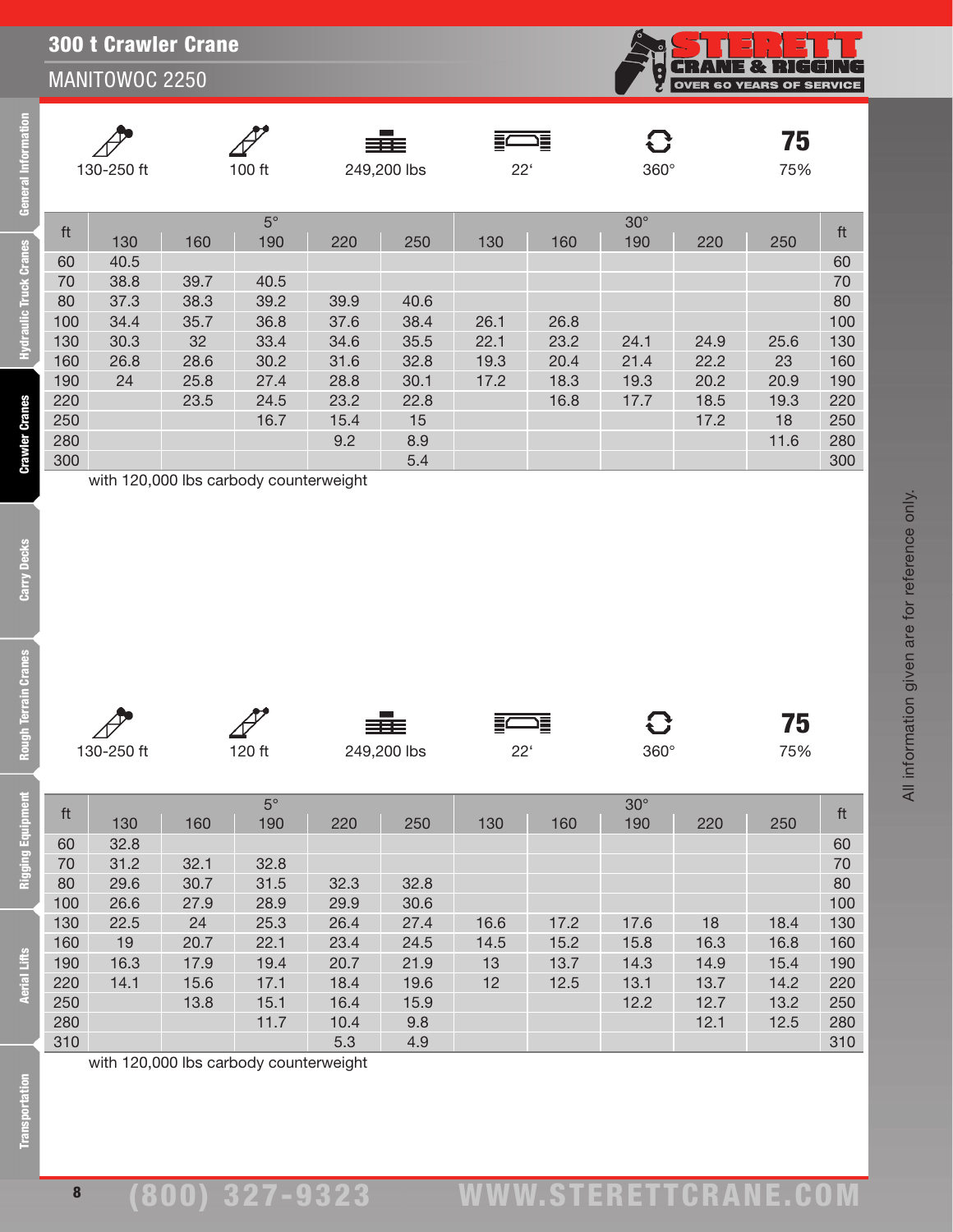**Informa**  $|$ 



Æ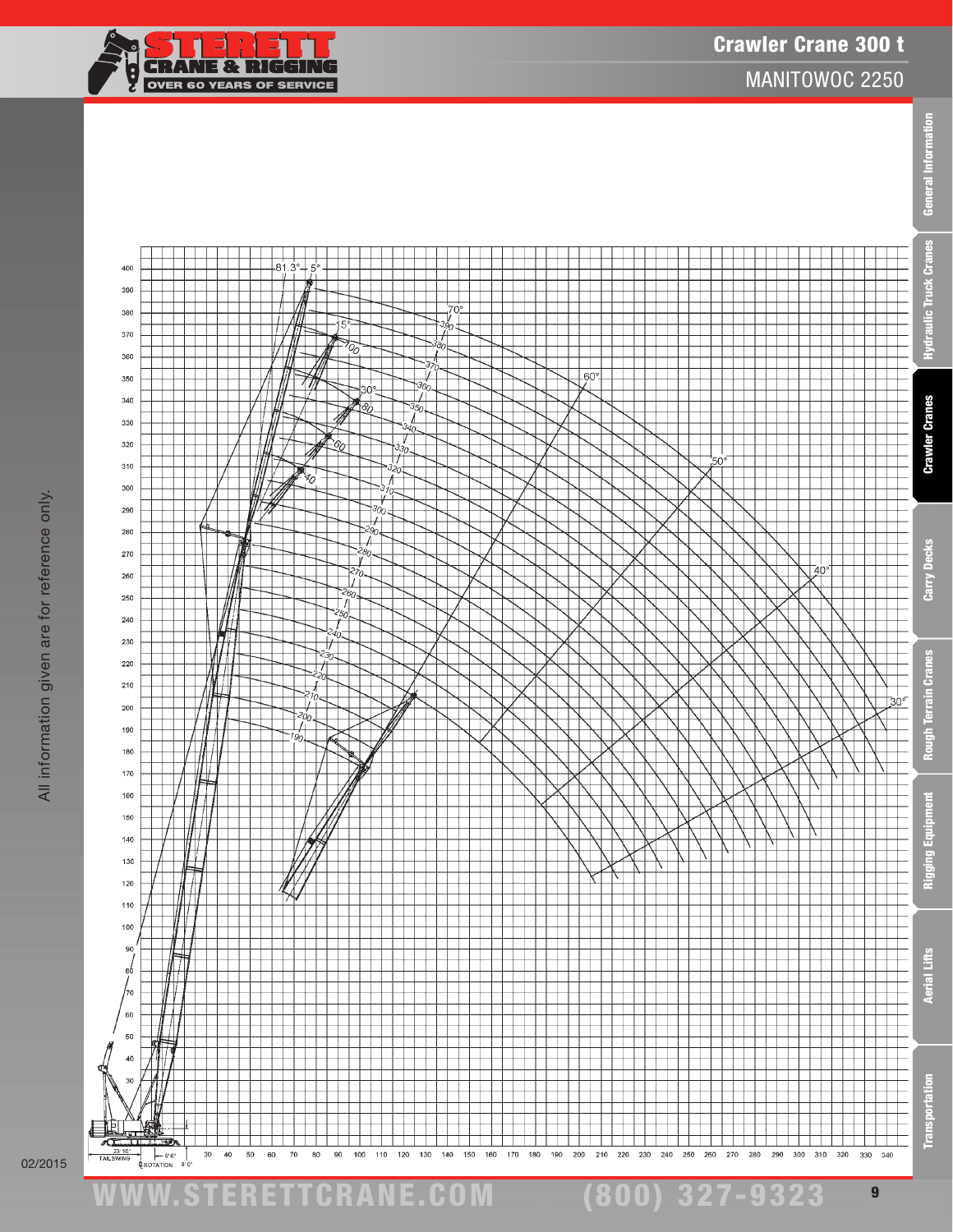## 300 t Crawler Crane

## MANITOWOC 2250

**NE & RIGGING** OVER 60 YEARS OF SERVICE

All information given are for reference only.

All information given are for reference only.

75

|     |             |      |           |      | ≣≣≣         |              | 這    | $\mathbf G$ |      | 75   |     |
|-----|-------------|------|-----------|------|-------------|--------------|------|-------------|------|------|-----|
|     | 190-280 ft  |      | 40 ft     |      | 249,200 lbs | $22^{\circ}$ |      | $360^\circ$ |      | 75%  |     |
|     |             |      | $5^\circ$ |      |             |              |      | $30^\circ$  |      |      |     |
| ft  | 190         | 210  | 230       | 260  | 280         | 190          | 210  | 230         | 260  | 280  | ft  |
| 45  | 100         |      |           |      |             |              |      |             |      |      | 45  |
| 55  | 94.5        | 96.9 | 90        |      |             |              |      |             |      |      | 55  |
| 70  | 85.3        | 87.9 | 90        | 90   | 82.3        | 56.1         | 56.7 | 57.2        |      |      | 70  |
| 100 | 71.9        | 74.6 | 77.1      | 80.5 | 77.8        | 48.5         | 49.9 | 51.1        | 52.9 | 53.9 | 100 |
| 130 | 61.3        | 60.3 | 59.1      | 57.4 | 56.2        | 42.9         | 44.3 | 45.7        | 47.5 | 48.6 | 130 |
| 160 | 45.4        | 44.4 | 43.2      | 41.5 | 40.2        | 38.9         | 40.3 | 41.5        | 43   | 41.9 | 160 |
| 190 | 33.3        | 33.1 | 32.4      | 30.9 | 29.6        |              | 34.5 | 33.4        | 31.9 | 30.8 | 190 |
| 220 |             | 23.2 | 22.5      | 21.4 | 20.3        |              |      |             | 23   | 22.1 | 220 |
| 250 |             |      | 14.8      | 13.9 | 12.8        |              |      |             |      | 14.1 | 250 |
| 270 |             |      |           | 9.7  | 8.8         |              |      |             |      |      | 270 |
| 290 |             |      |           |      | 5.1         |              |      |             |      |      | 290 |
|     | 11.10000011 |      |           | .    |             |              |      |             |      |      |     |

190-280 ft 60 ft 249,200 lbs 22' 360° 75%

≣⊂

졀

siis:

ft 5° 30° ft <sup>190</sup> <sup>210</sup> <sup>230</sup> <sup>260</sup> <sup>280</sup> <sup>190</sup> <sup>210</sup> <sup>230</sup> <sup>260</sup> <sup>280</sup> 55 73.5 55 65 71.1 72 72.7 65 80 67.9 68.9 69.7 70.8 60 39.9 40.6 80

with 120,000 lbs carbody counterweight

**Crawler Cranes** 

**Gran** 

**Transportation**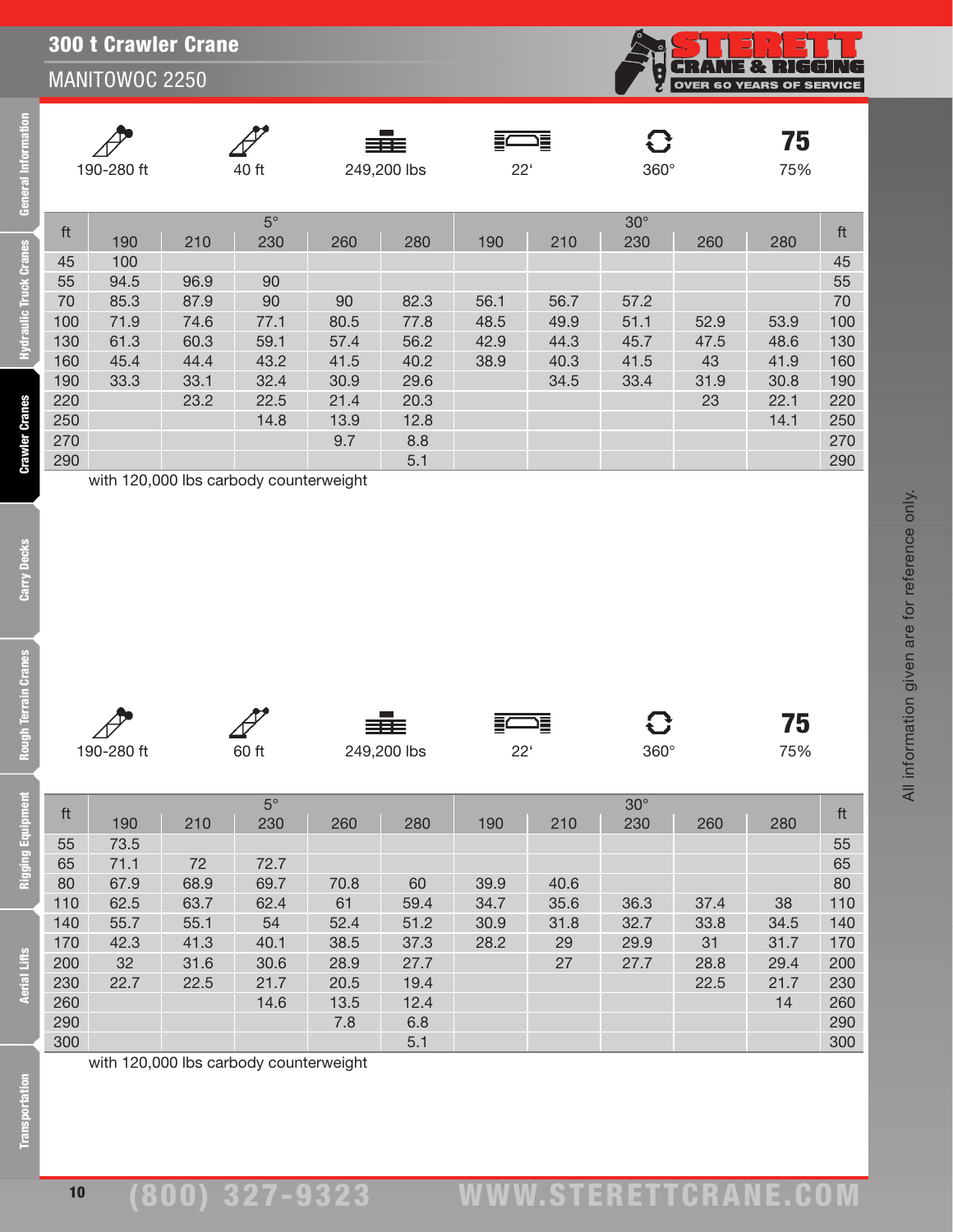Crawler Crane 300 t

MANITOWOC 2250

|     | 190-270 ft |      | 100 ft           |      | ≣≣≣<br>249,200 lbs | $22^{\circ}$ | $\equiv$ | $360^\circ$       |      | 75<br>75% |     |
|-----|------------|------|------------------|------|--------------------|--------------|----------|-------------------|------|-----------|-----|
| ft  | 190        | 210  | $5^\circ$<br>230 | 250  | 270                | 190          | 210      | $30^\circ$<br>230 | 250  | 270       | ft  |
| 65  | 41.1       |      |                  |      |                    |              |          |                   |      |           | 65  |
| 75  | 39.8       | 40.3 | 40.7             | 41.1 |                    |              |          |                   |      |           | 75  |
| 100 | 36.7       | 37.3 | 37.8             | 38.3 | 38.8               |              |          |                   |      |           | 100 |
| 125 | 33.9       | 34.6 | 35.3             | 35.9 | 36.4               | 23.2         | 23.7     | 24.2              | 24.6 | 25        | 125 |
| 150 | 31.1       | 32   | 32.8             | 33.6 | 34.2               | 20.9         | 21.5     | 22                | 22.4 | 22.9      | 150 |
| 180 | 28.2       | 29.1 | 30               | 30.9 | 31.6               | 18.8         | 19.4     | 19.9              | 20.4 | 20.8      | 180 |
| 210 | 25.7       | 26.7 | 27.6             | 28   | 26.8               | 17.7         | 17.7     | 18.2              | 18.7 | 19.1      | 210 |
| 240 | 23.3       | 22.7 | 21.8             | 21   | 19.8               |              | 16.4     | 16.9              | 17.3 | 17.8      | 240 |
| 270 | 16.6       | 16.1 | 15.2             | 14.4 | 13.3               |              |          |                   | 16.3 | 16.5      | 270 |
| 290 |            |      | 11.6             | 10.8 | 9.7                |              |          |                   |      | 12.2      | 290 |
| 320 |            |      |                  | 6.1  | 5.1                |              |          |                   |      |           | 320 |

**CRANE & RIGGIR** 

OVER 60 YEARS OF SERVICE

 $\overline{\mathbb{F}}$ 

All information given are for reference only.

All information given are for reference only.

02/2015

|            |        | 三王          | ⋿<br>$\equiv$<br>$-$ |             | 75 V |
|------------|--------|-------------|----------------------|-------------|------|
| 190-270 ft | 120 ft | 249,200 lbs | י ממ<br>ے            | $360^\circ$ | 75%  |

|                         | 190-270 ft |                                        | 100 ft             |                | 249,200 lbs |              | $22^{\circ}$ |                   | $360^\circ$ |           |                         |
|-------------------------|------------|----------------------------------------|--------------------|----------------|-------------|--------------|--------------|-------------------|-------------|-----------|-------------------------|
|                         |            |                                        |                    |                |             |              |              |                   |             |           |                         |
| ft                      | 190        | 210                                    | $5^{\circ}$<br>230 | 250            | 270         | 190          | 210          | $30^\circ$<br>230 | 250         | 270       | ft                      |
| 65                      | 41.1       |                                        |                    |                |             |              |              |                   |             |           | 65                      |
| 75                      | 39.8       | 40.3                                   | 40.7               | 41.1           |             |              |              |                   |             |           | 75                      |
| 100                     | 36.7       | 37.3                                   | 37.8               | 38.3           | 38.8        |              |              |                   |             |           | 100                     |
| 125                     | 33.9       | 34.6                                   | 35.3               | 35.9           | 36.4        | 23.2         | 23.7         | 24.2              | 24.6        | 25        | 125                     |
| 150                     | 31.1       | 32                                     | 32.8               | 33.6           | 34.2        | 20.9         | 21.5         | 22                | 22.4        | 22.9      | 150                     |
| 180                     | 28.2       | 29.1                                   | 30                 | 30.9           | 31.6        | 18.8         | 19.4         | 19.9              | 20.4        | 20.8      | 180                     |
| 210                     | 25.7       | 26.7                                   | 27.6               | 28             | 26.8        | 17.7         | 17.7         | 18.2              | 18.7        | 19.1      | 210                     |
| 240                     | 23.3       | 22.7                                   | 21.8               | 21             | 19.8        |              | 16.4         | 16.9              | 17.3        | 17.8      | 240                     |
| 270                     | 16.6       | 16.1                                   | 15.2               | 14.4           | 13.3        |              |              |                   | 16.3        | 16.5      | 270                     |
| 290                     |            |                                        | 11.6               | 10.8           | 9.7         |              |              |                   |             | 12.2      | 290                     |
| 320                     |            | with 120,000 lbs carbody counterweight |                    | 6.1            | 5.1         |              |              |                   |             |           | 320                     |
|                         |            |                                        |                    |                |             |              |              |                   |             |           |                         |
|                         | 190-270 ft |                                        | 120 ft             |                | 249,200 lbs | $22^{\circ}$ |              | O<br>360°         |             | 75<br>75% |                         |
|                         |            |                                        | $5^{\circ}$        |                |             |              |              | $30^\circ$        |             |           |                         |
| $\operatorname{\sf ft}$ | 190        | 210                                    | 230                | 250            | 270         | 190          | 210          | 230               | 250         | 270       | $\operatorname{\sf ft}$ |
| 70                      | 32.8       |                                        |                    |                |             |              |              |                   |             |           | 70                      |
| 90                      | 30.1       | 30.7                                   | 31.2               | 31.7           | 32.1        |              |              |                   |             |           | 90                      |
| 120                     | 26.4       | 27.1                                   | 27.8               | 28.4           | 28.9        | 18.2         | 18.4         | 18.6              |             |           | 120                     |
| 140                     | 24.1       | 24.9                                   | 25.7               | 26.3           | 26.9        | 16.9         | 17.2         | 17.4              | 17.7        | 17.9      | 140                     |
| 170                     | 21.1       | 22                                     | 22.8               | 23.5           | 24.2        | 15.2         | 15.5         | 15.8              | 16.1        | 16.4      | 170                     |
| 200                     | 18.5       | 19.4                                   | 20.2               | 21             | 21.8        | 13.8         | 14.2         | 14.5              | 14.8        | 15.1      | 200                     |
| 230                     | 16.3       | 17.2                                   | 18                 | 18.8           | 19.6        | 12.7         | 13.1         | 13.4              | 13.8        | 14.1      | 230                     |
| 260                     | 14.5       | 15.3                                   | 16.2               | $17$           | 16          | 12           | 12.3         | 12.6              | 12.9        | 13.2      | 260                     |
| 290                     | 13.1       | 13.4                                   | 12.4               | 11.5           | 10.4        |              |              | 12                | 12.2        | 12.5      | 290                     |
| 320                     |            |                                        | 7.8                | $\overline{7}$ | 5.8         |              |              |                   |             | 8.2       | 320                     |
| 340                     |            | with 120,000 lbs carbody counterweight |                    | 4.3            |             |              |              |                   |             |           | 340                     |

11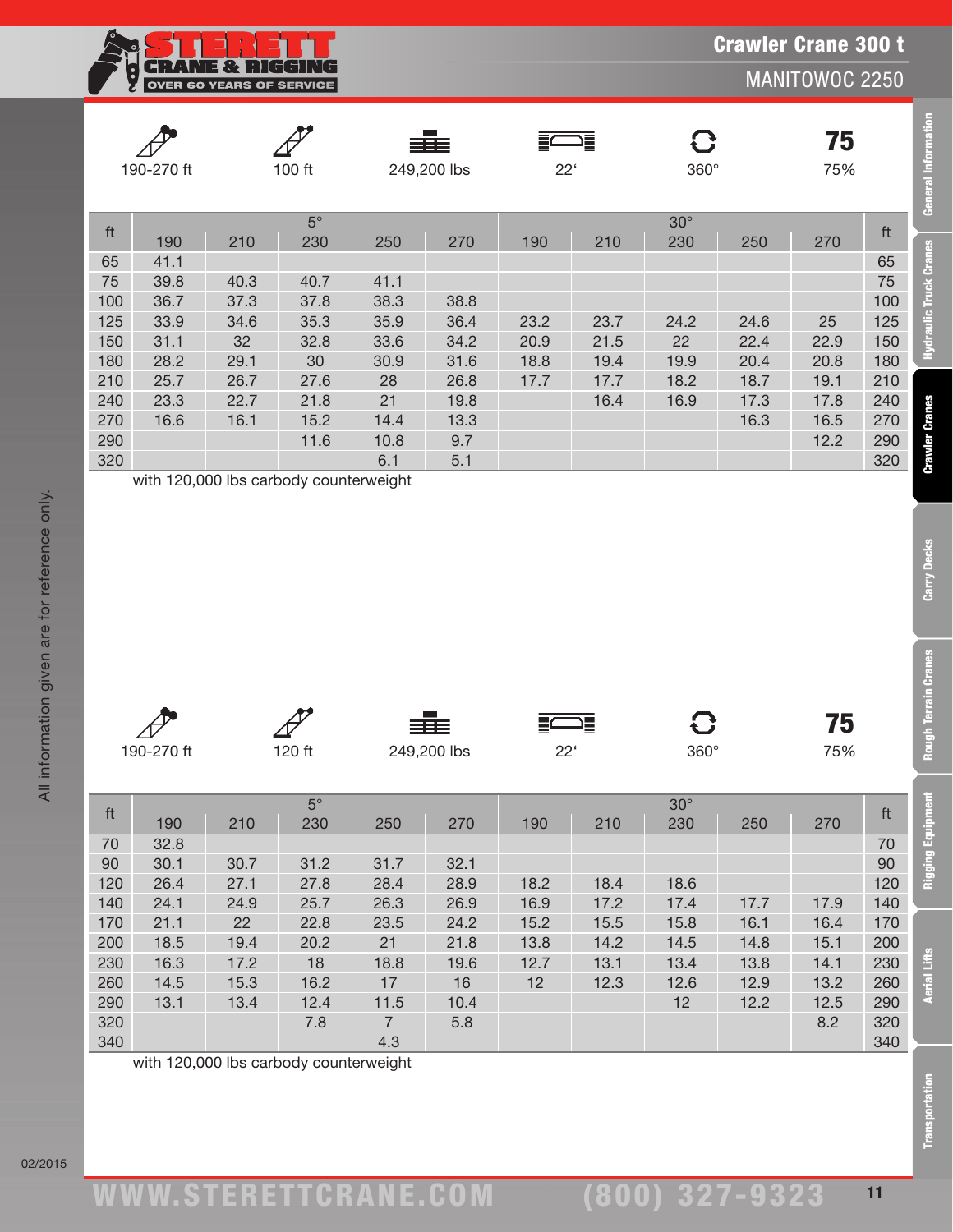**Aerial Lifts** 

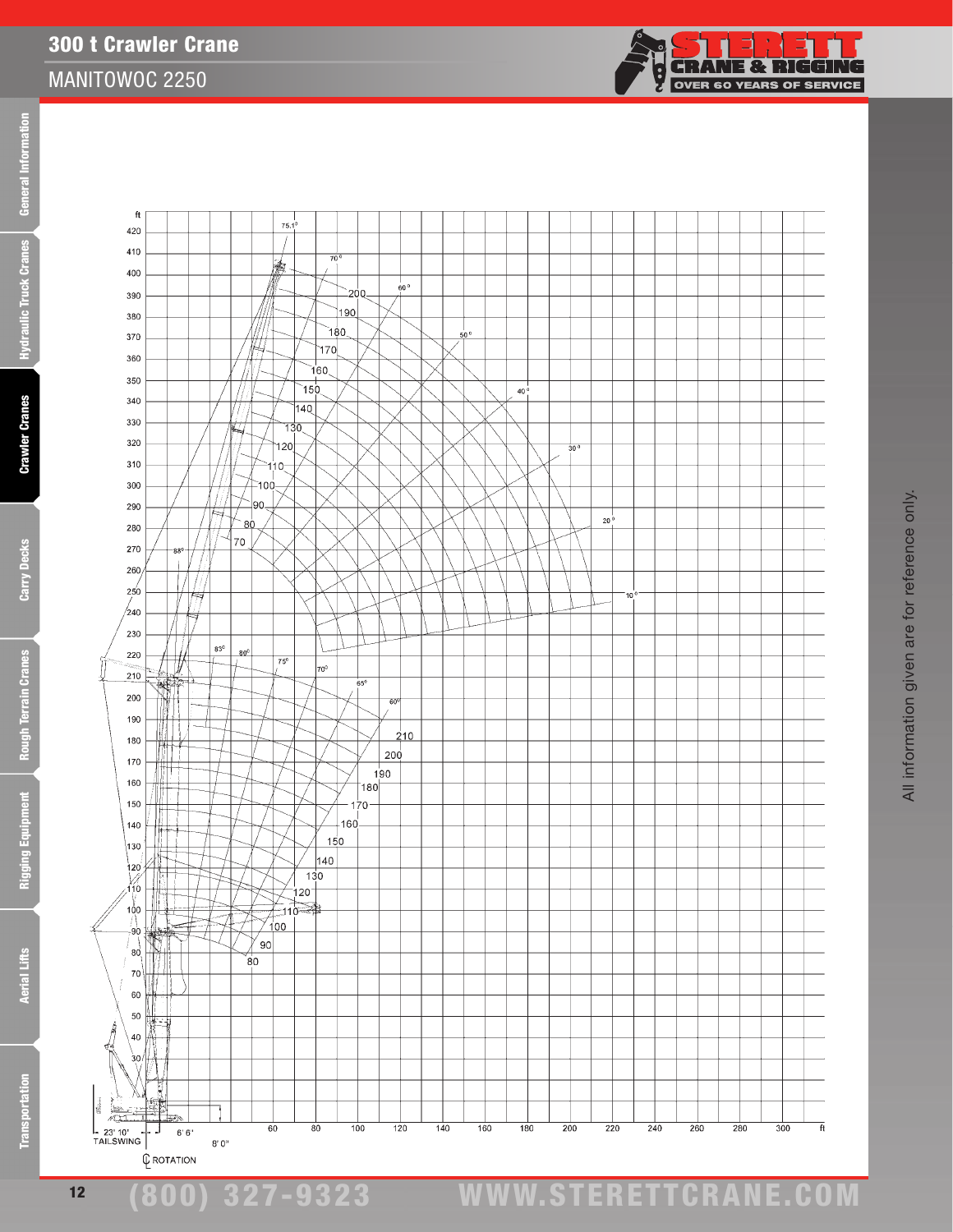| <b>OVER 60 YEARS OF SERVICE</b> |
|---------------------------------|

|     | 80-200 ft<br>$88^\circ$ |       | 70 -200 ft |          | ≡≡≡<br>249,200 lbs | $22^{\circ}$ | 這     | G<br>$360^\circ$ |       | 75<br>75% |     |
|-----|-------------------------|-------|------------|----------|--------------------|--------------|-------|------------------|-------|-----------|-----|
| ft  | 80                      | 110   | 70<br>140  | 170      | 200                | 80           | 110   | 110<br>140       | 170   | 200       | ft  |
| 32  | 210                     |       |            |          |                    |              |       |                  |       |           | 32  |
| 36  | 192                     | 183.3 | 182        |          |                    |              |       |                  |       |           | 36  |
| 40  | 175.3                   | 172.2 | 172        | 148.7    | 131.6              | 159.8        | 151.4 |                  |       |           | 40  |
| 45  | 156.1                   | 159.8 | 160.7      | 139.7    | 124.3              | 146.8        | 142.2 | 139              | 122.7 | 104.7     | 45  |
| 55  | 117.7                   | 120.9 | 124.2      | 124.1    | 111.4              | 122.4        | 125.8 | 124.8            | 110.9 | 95.6      | 55  |
| 70  | 85                      | 86.7  | 88.5       | 90.8     | 93                 | 87.8         | 89.6  | 91.5             | 94.2  | 80.7      | 70  |
| 85  |                         |       |            |          |                    | 67.4         | 68.6  | 69.8             | 71.4  | 66.6      | 85  |
| 100 |                         |       |            |          |                    | 54.1         | 54.8  | 55.7             | 56.8  | 54.7      | 100 |
| 110 |                         |       |            |          |                    | 47.4         | 48    | 48.7             | 49.6  | 48.3      | 110 |
| 120 | 11.120000011            |       | . .        | $\cdots$ |                    | 35.8         | 39.7  | 42               | 43.2  | 43.2      | 120 |

with 120,000 lbs carbody counterweight

|     |       |      | 160  |      |      | 200  |      |      |      |      |     |
|-----|-------|------|------|------|------|------|------|------|------|------|-----|
| ft  | 80    | 110  | 140  | 170  | 200  | 80   | 110  | 140  | 170  | 200  | ft  |
| 55  | 102.6 | 99.5 | 96.3 | 82.1 | 69.1 |      |      |      |      |      | 55  |
| 65  | 95.2  | 93.1 | 90.8 | 77.3 | 65.1 | 72.5 | 70.9 | 65.8 | 57.6 | 49.5 | 65  |
| 80  | 72.9  | 74.3 | 76.6 | 68.7 | 58.2 | 63   | 62.5 | 61.6 | 53.9 | 46.3 | 80  |
| 100 | 53.2  | 54   | 55.3 | 56.2 | 48.4 | 50.9 | 51.1 | 51.3 | 47.7 | 41   | 100 |
| 120 | 40.7  | 41.3 | 42.2 | 42.7 | 39.4 | 39.2 | 39.7 | 40.3 | 40.9 | 35.4 | 120 |
| 140 | 32    | 32.7 | 33.3 | 33.7 | 32.1 | 30.5 | 31   | 31.4 | 32.1 | 30   | 140 |
| 160 | 25.6  | 26.4 | 26.8 | 27.1 | 26.5 | 24.2 | 24.6 | 24.9 | 25.4 | 25.3 | 160 |
| 180 |       |      |      |      |      | 19.3 | 19.8 | 20   | 20.4 | 20.6 | 180 |
| 200 |       |      |      |      |      | 15.4 | 15.8 | 16.2 | 16.5 | 16.6 | 200 |
| 210 |       |      |      |      |      | 10.3 | 12.1 | 13.1 | 13.4 | 14.1 | 210 |

with 120,000 lbs carbody counterweight

**General Information**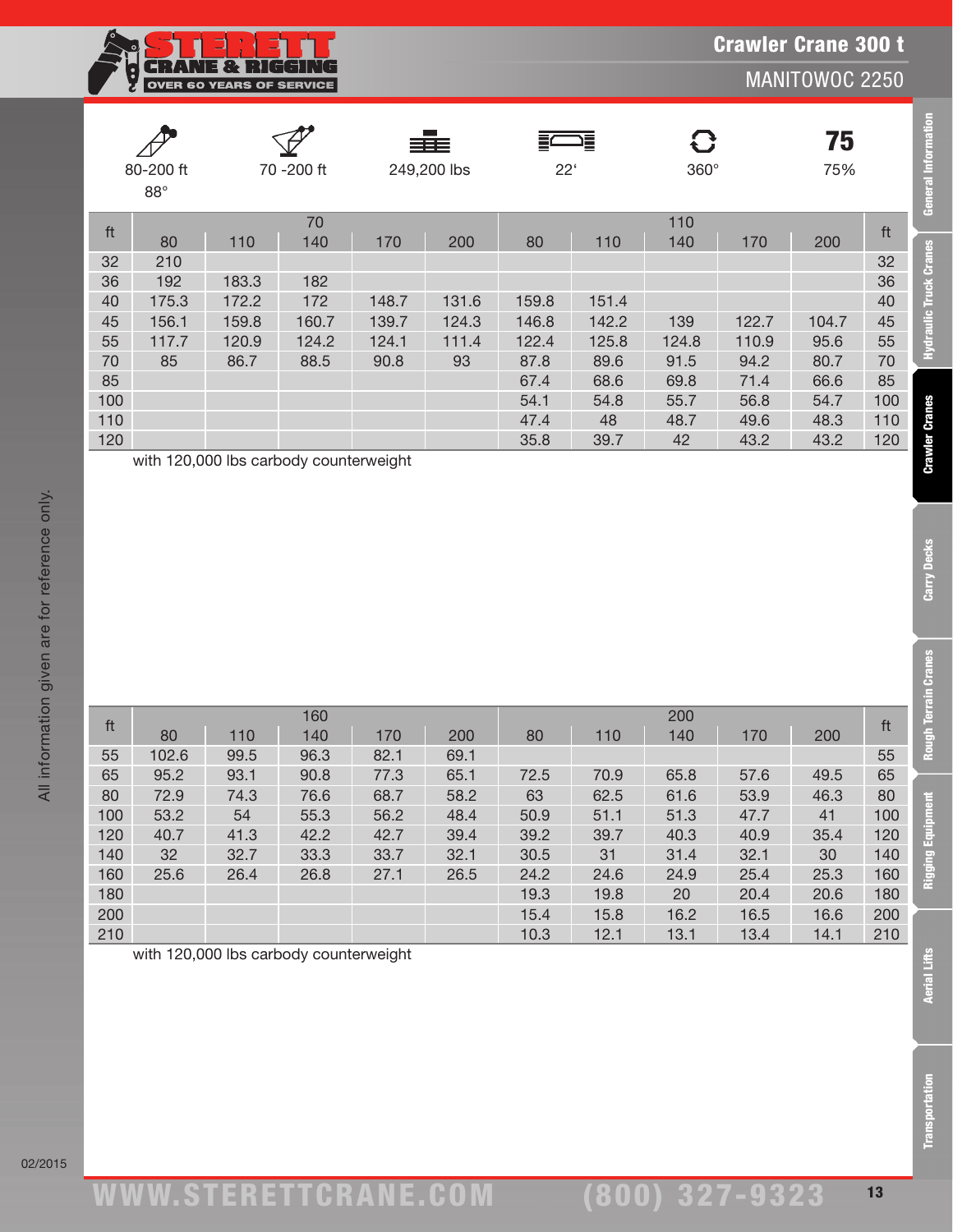|                               |                                       | MANITOWOC 2250 |       |                                        |              |      |           |      | $\left  \cdot \right $ | . – 1 . Y . V 1<br><b>OVER 60 YEARS OF SERVIC</b> | TEST TUUTIL |     |
|-------------------------------|---------------------------------------|----------------|-------|----------------------------------------|--------------|------|-----------|------|------------------------|---------------------------------------------------|-------------|-----|
| General Information           | 70 -200 ft<br>80-200 ft<br>$75^\circ$ |                |       | ≡≡≡<br>249,200 lbs                     | $22^{\circ}$ | ∍≣   | G<br>360° |      | 75<br>75%              |                                                   |             |     |
|                               | ft                                    |                |       | 70                                     |              |      |           |      | 110                    |                                                   |             | ft  |
|                               |                                       | 80             | 110   | 140                                    | 170          | 200  | 80        | 110  | 140                    | 170                                               | 200         |     |
|                               | 65                                    | 148.5          |       |                                        |              |      |           |      |                        |                                                   |             | 65  |
|                               | 70                                    | 128.6          | 140.9 |                                        |              |      |           |      |                        |                                                   |             | 70  |
|                               | 80                                    | 100.9          | 119.3 | 115.8                                  |              |      |           |      |                        |                                                   |             | 80  |
|                               | 90                                    | 82.5           | 96.2  | 100.1                                  | 96.7         |      | 85.2      | 99.6 |                        |                                                   |             | 90  |
| <b>Hydraulic Truck Cranes</b> | 100                                   |                | 79.2  | 87.9                                   | 84.9         | 78.8 | 71.3      | 81.7 | 85.9                   |                                                   |             | 100 |
|                               | 120                                   |                |       |                                        | 67.6         | 62.5 | 52.9      | 59   | 66.4                   | 65.1                                              | 59.9        | 120 |
|                               | 140                                   |                |       |                                        |              |      |           | 45.2 | 49.9                   | 53.2                                              | 48.8        | 140 |
|                               | 150                                   |                |       |                                        |              |      |           |      | 44                     | 48.5                                              | 44.4        | 150 |
|                               | 160                                   |                |       |                                        |              |      |           |      |                        | 43                                                | 40.5        | 160 |
|                               | 170                                   |                |       |                                        |              |      |           |      |                        |                                                   | 36.8        | 170 |
| <b>Crawler Cranes</b>         |                                       |                |       | with 120,000 lbs carbody counterweight |              |      |           |      |                        |                                                   |             |     |

ft <sup>160</sup> <sup>200</sup> ft <sup>80</sup> <sup>110</sup> <sup>140</sup> <sup>170</sup> <sup>200</sup> <sup>80</sup> <sup>110</sup> <sup>140</sup> <sup>170</sup> <sup>200</sup> 110 60.3 110 52 58.3 66 120 39.9 44.1 49.3 50.6 45.6 38.4 42.6 46.8 140 31.5 34.7 38.2 41.8 37.5 29.9 33 36.3 39.2 35.3 160 25.2 27.9 30.4 33.2 31.3 23.7 26.1 28.5 31.6 29.1 180 24.7 26.7 26.4 19 20.9 22.8 25.1 24.2 200 22.1 15.1 16.9 18.4 20.1 20.3 220 14.8 16.3 16.9 240 260 13.7 260

<u> ELLE</u>T

 $\overline{\mathsf{ICE}}$ 

300 t Crawler Crane

**Rough Terrain Cranes** 

Carry Decks

with 120,000 lbs carbody counterweight

14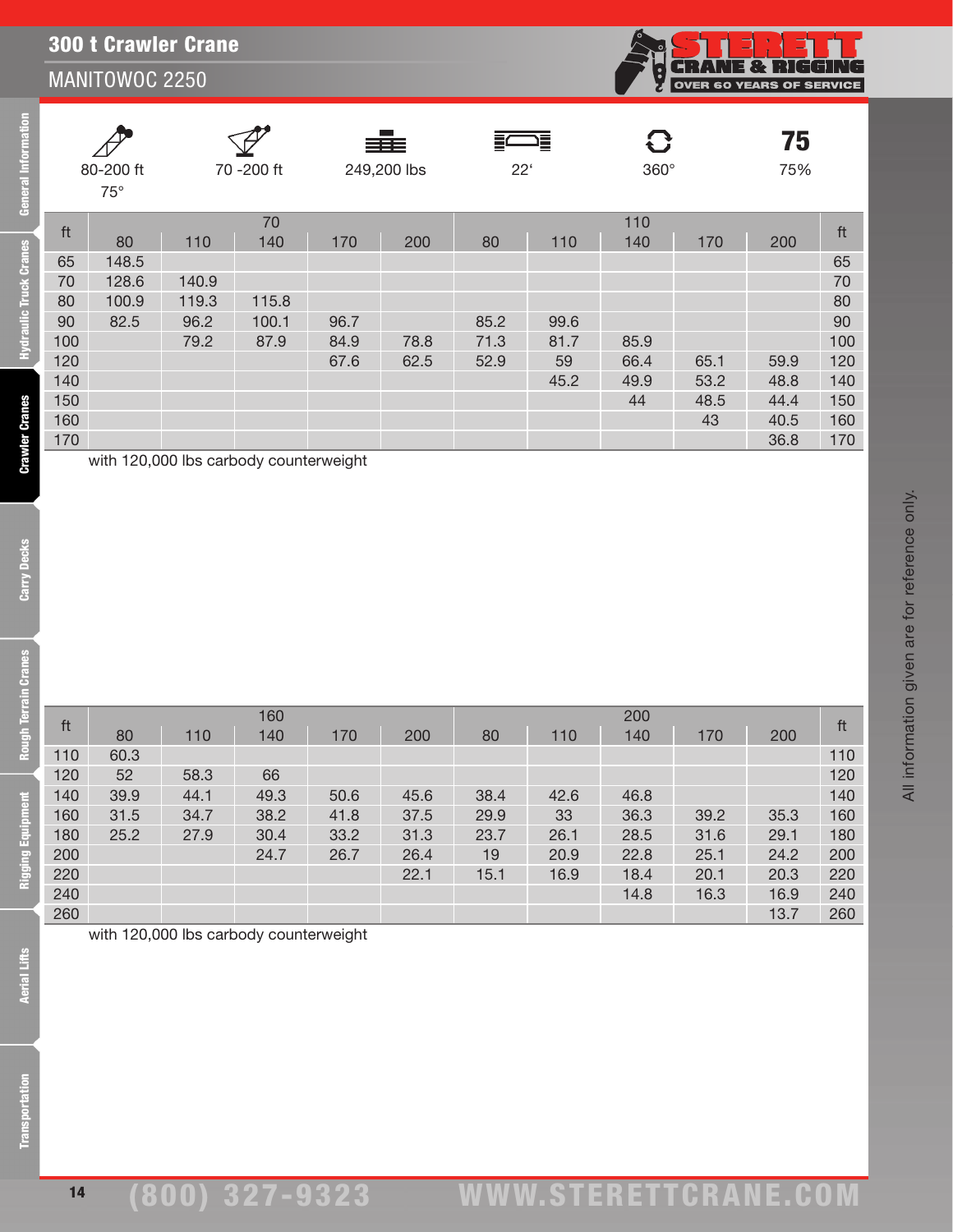

**General Information** 

**Hydraulic Truck Cranes** 

**Crawler Cranes** 

Carry Decks

Rough Terrain Cranes

Rigging Equipment

| 80-200 ft<br>$60^\circ$ |      | 70 - 200 ft |                                                      | ≣≣≣<br>249,200 lbs |     | ∍≣<br>$22^{\circ}$ |      | C<br>360° |      | 75<br>75% |     |
|-------------------------|------|-------------|------------------------------------------------------|--------------------|-----|--------------------|------|-----------|------|-----------|-----|
| ft                      |      |             | 70                                                   |                    |     |                    |      | 110       |      |           | ft  |
|                         | 80   | 110         | 140                                                  | 170                | 200 | 80                 | 110  | 140       | 170  | 200       |     |
| 100                     | 87.1 |             |                                                      |                    |     |                    |      |           |      |           | 100 |
| 110                     | 77.4 |             |                                                      |                    |     |                    |      |           |      |           | 110 |
| 120                     |      | 65.6        |                                                      |                    |     |                    |      |           |      |           | 120 |
| 130                     |      | 59.2        | 55.3                                                 |                    |     | 60.8               |      |           |      |           | 130 |
| 140                     |      |             | 50.3                                                 |                    |     | 52.8               | 52   |           |      |           | 140 |
| 160                     |      |             |                                                      | 38.7               | 34  |                    | 43.7 | 40.2      |      |           | 160 |
| 180                     |      |             |                                                      |                    |     |                    |      | 34.2      | 30.3 |           | 180 |
| 190                     |      |             |                                                      |                    |     |                    |      |           | 27.9 |           | 190 |
| 200                     |      |             |                                                      |                    |     |                    |      |           | 25.6 | 21.3      | 200 |
| 210                     |      |             |                                                      |                    |     |                    |      |           |      | 19.6      | 210 |
|                         |      |             | $1.111.$ 4.00.000 lbs. said sales as interested able |                    |     |                    |      |           |      |           |     |

with 120,000 lbs carbody counterweight

| ft  |      |      | 160  |      |      | 200  |      |      |      |     | ft         |
|-----|------|------|------|------|------|------|------|------|------|-----|------------|
|     | 80   | 110  | 140  | 170  | 200  | 80   | 110  | 140  | 170  | 200 |            |
| 160 | 39.7 |      |      |      |      |      |      |      |      |     | 160        |
| 170 | 35.1 |      |      |      |      |      |      |      |      |     | 170        |
| 180 | 31.3 | 34.5 |      |      |      |      |      |      |      |     | 180        |
| 200 | 25.1 | 29.3 | 26.1 |      |      | 23.6 | 26.9 |      |      |     | 200        |
| 220 |      | 24.4 | 22.1 | 18.7 | 14.4 | 18.9 | 22.6 | 19.7 |      |     | 220        |
| 230 |      |      | 20.4 | 17.2 | 13.1 | 16.9 | 20.3 | 18   | 14.5 |     | 230        |
| 250 |      |      |      | 14.3 | 10.7 |      | 16.4 | 15.1 | 11.9 | 8   | 250        |
| 270 |      |      |      |      |      |      |      | 12.5 | 9.6  | 6.1 | <b>270</b> |
| 280 |      |      |      |      |      |      |      |      | 8.6  | 5.2 | 280        |
| 290 |      |      |      |      |      |      |      |      | 7.6  | 4.3 | <b>290</b> |